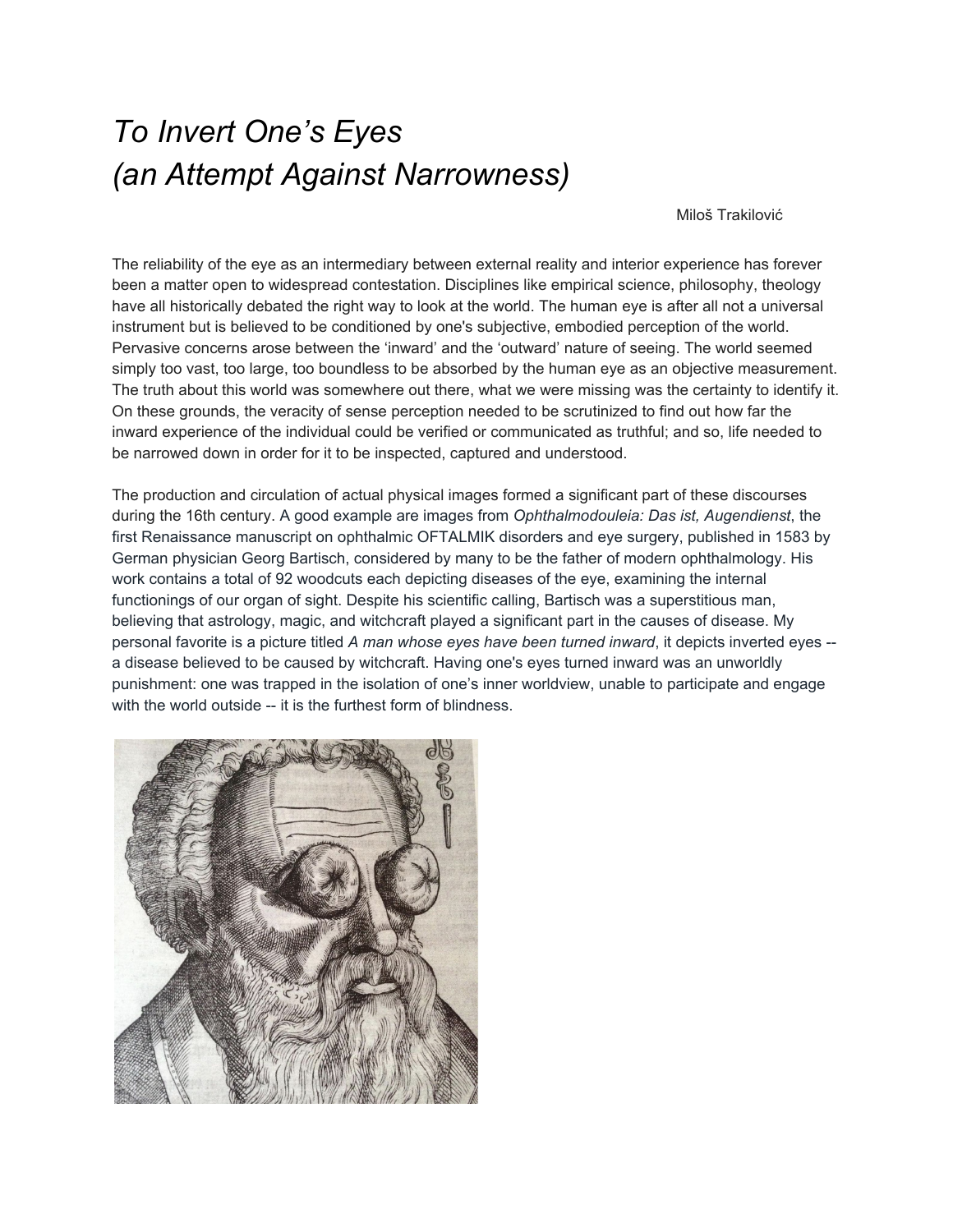Instead a consensus needed to be reached between the faculties of the perceiving subject and the nature of the object of perception. Interior and the exterior qualities of our existence needed to find middle grounds.

More attempts at narrowing life followed with the advent of lens technology in the practice of experimental science. The microscope and the telescope invested the eye with new authority with procedures that relied upon technologies of magnification and protocols of witnessing. Human vision became something that could be enhanced, altered and augmented. One could inspect the world by observing it with new tools and instruments that coincided with our retinal sight. Being in the world was to see it, to look at it, to look at it again and again; to observe a world in movement and of change. But change complicates the already conflicting relationship between seeing, knowing, imagining and representing. It tapers truth that wants to rely on certainty, and there is nothing more certain in our world than change.



:<br>: Portret van Ellen Vogel



[] Portrait of an African Man..



[] Portret van een vrouv



...<br>Gresham and...<br>Gresham and...

...<br>Emmerich Tekkelv





: : :<br>: : : Marmeren buste Pompeïsch<br>Meisje...

[[] Salomé met het hoofd van<br>Johannes...

[] Portret van Remco Camper

Another attempt at narrowing life occurred with the advent of the camera. What the invention of the camera specifically solidified was the belief that photography could now somehow truthfully and factually represent the world; that by means of this technology we could generate accurate and objective representations of what the world looks like and assess with greater certainty what it means to inhabit it. If we narrowed down life even more into the frame of a picture, truth would have nowhere else to go. If we captured and stopped the world from moving, we would all be able to see the same world.

Instead, more and more images had to be made to enable the creation of exceptionally intricate forms of truth; elaborate, figurative and collective truths. If we made enough images we could compare truths and finally marry the inward with the outward into one single world that belonged to us all. For this, images needed to travel, they needed to be disseminated, digitized, propagated and scrutinized. As they proliferated, more worlds proliferated and truth became lost in a succession of metamorphic images that garbled the internal workings of the eye and the mind.  $S\setminus J$  i 'l Vh  $\bar{Q}$ ea/XZY Wih 12 $\bar{Z}$ hcZhh#Hj YYZcani]Z $\bar{Q}$ I ZqZ'idd'b Vcn'b V\Zh''c'i]Z'di ih YZ'l dqA'#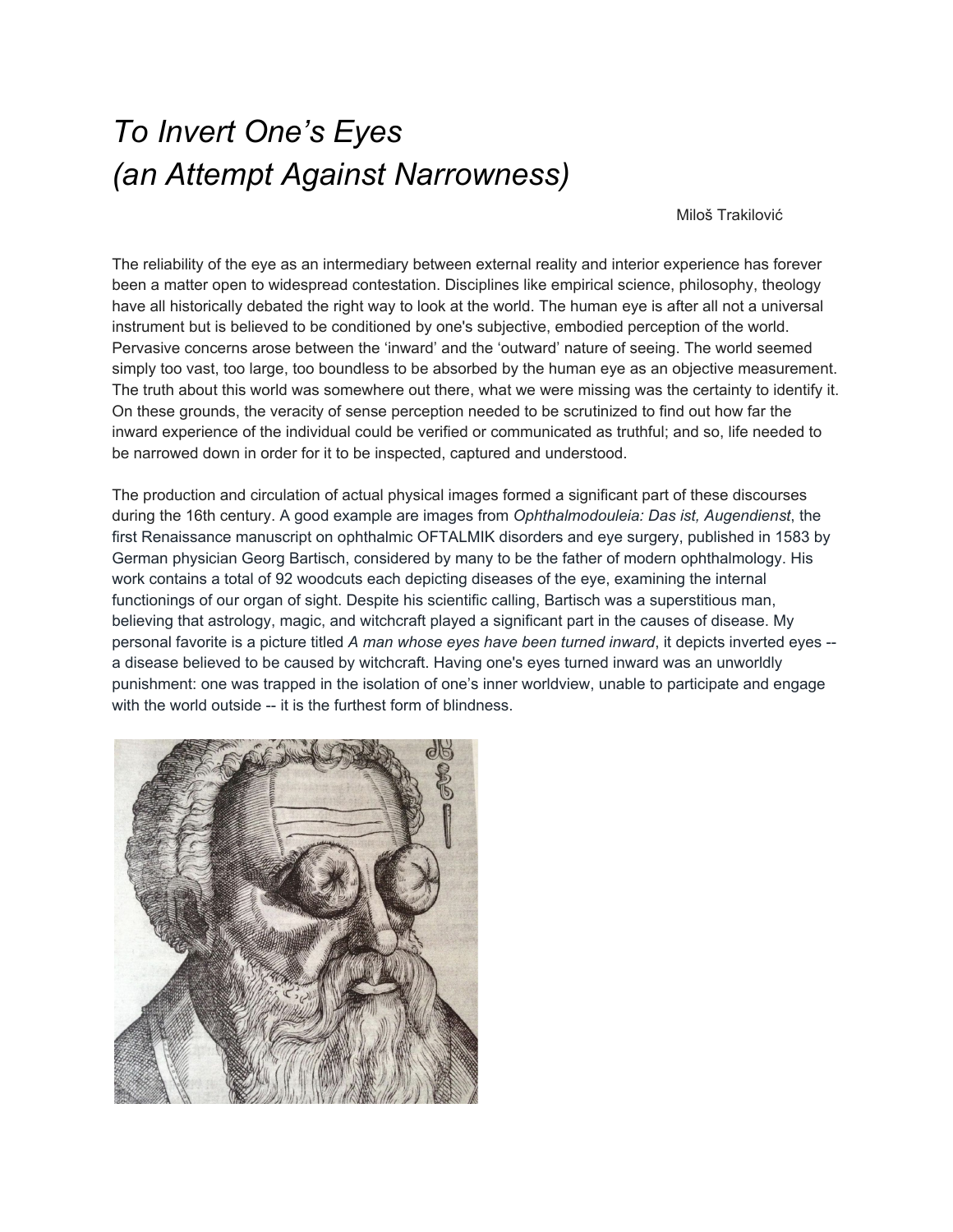

In 1970, 23 year old artist Giuseppe Penone made 'To Reverse One's Eyes' using mirror surfaced lenses to symbolically blind himself to the outside world. By looking inward his gesture declared it is not the artist's retinal sight but his inner vision that is the source for making works of art. In 2013, I took a passport picture in a photo booth on Tilburg central station, coincidentally blinding myself using globe emoji's. I was a 23 year old art student at the time (and unaware of Penone's work) and I did this, not as an artistic gesture whatsoever but out of sheer boredom on my phone.

It's possible to discern a parallel between these two sightless gazes, one in 1970 projected inwards and one in 2013 projected outwards but equally unsighted; looking back across the millions of lenses now installed in our mobile phones, zombie cameras, 3D blindspots all multiplied and incorporated into our movements and emotions, capturing and processing information in ways that extend far beyond any abilities of our retinal sight. Today, cameras are everywhere, there is no blind spot left. It is impossible to retain truth when confronted with the bondage of images and circulation of information out there. The inward and the outward have collapsed on the level of the screen. Metric worlds are now running on prediction, speeding past tomorrow and spinning in reverse, subordinating any sense of inner vision. Life thrives where we cannot see.

We might have to start anew, but this time against narrowness and with the help of a little witchcraft:

Take a picture when everyone's watching and nothing changes. Close your eyes and the world becomes more dangerous, more wide.